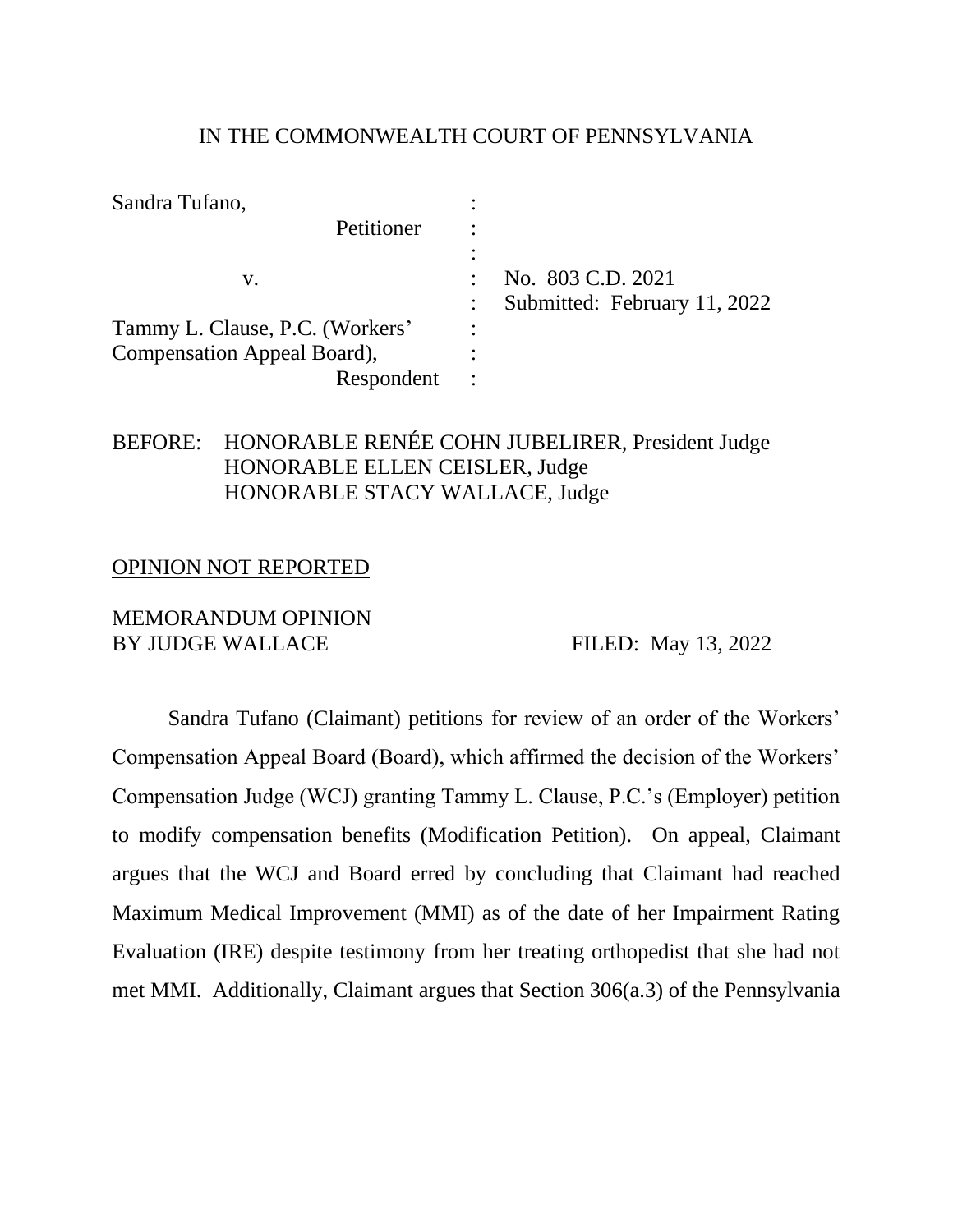Workers' Compensation Act (Act),<sup>1</sup> 77 P.S. § 511.3, violates the Remedies Clause of the Pennsylvania Constitution.<sup>2</sup> After review, we affirm.

#### **I. Background**

In February 2015, while employed as a paralegal, Claimant sustained a work-related soft tissue neck strain. Reproduced Record (R.R.) at 105a. Employer acknowledged Claimant's injury by issuing a Notice of Compensation Payable (NCP). *Id*.

In April 2017, Claimant underwent an IRE per former Section 306(a.2) of the Act,<sup>3</sup> which was the applicable section of the Act at the time. R.R. at 113a. Claimant's IRE resulted in a whole-body impairment rating of less than 50%. *Id*.

<sup>3</sup> Former Section 306(a.2) of the Act, *formerly* 77 P.S. §511.2, read, in pertinent part:

When an employe has received total disability compensation pursuant to clause (a) for a period of one hundred four weeks . . . the employe shall be required to submit to a medical examination . . . to determine the degree of impairment due to the compensable injury, if any . . . . The degree of impairment shall be determined based upon an evaluation by a physician . . . pursuant to the most recent edition of the American Medical Association "Guides to the Evaluation of Permanent Impairment".... (2) If such determination results in an impairment rating that meets a threshold impairment rating that is equal to or greater than fifty per centum . . . the employe shall be presumed to be totally disabled and shall continue to receive total disability compensation benefits . . . . If such determination results in an impairment rating less than fifty per centum impairment . . . the employe shall then receive partial disability benefits under clause (b) . . . .

Former Section 306(a.2)(1) of the Act, *as amended*, added by Section 4 of the Act of June 24, 1996, P.L. 350, *formerly* 77 P.S. §511.2, repealed by the Act. "Clause (b)" referenced above provides for payment of partial disability for no more than 500 weeks. Section 306(b)(1) of the Act, 77 P.S. §512(1), limits a claimant's receipt of partial disability benefits to 500 weeks.

<sup>1</sup> Act of June 2, 1915, P.L. 736, *as amended*, added by Act of October 24, 2018, P.L. 714, No. 111 (Act 111), 77 P.S. §511.3.

 $2$  The Remedies Clause is the common reference to article I, section 11 of the Pennsylvania Constitution, which provides, in pertinent part: "All courts shall be open; and every man for an injury done him in his lands, goods, person or reputation shall have remedy by due course of law, and right and justice administered without sale, denial or delay."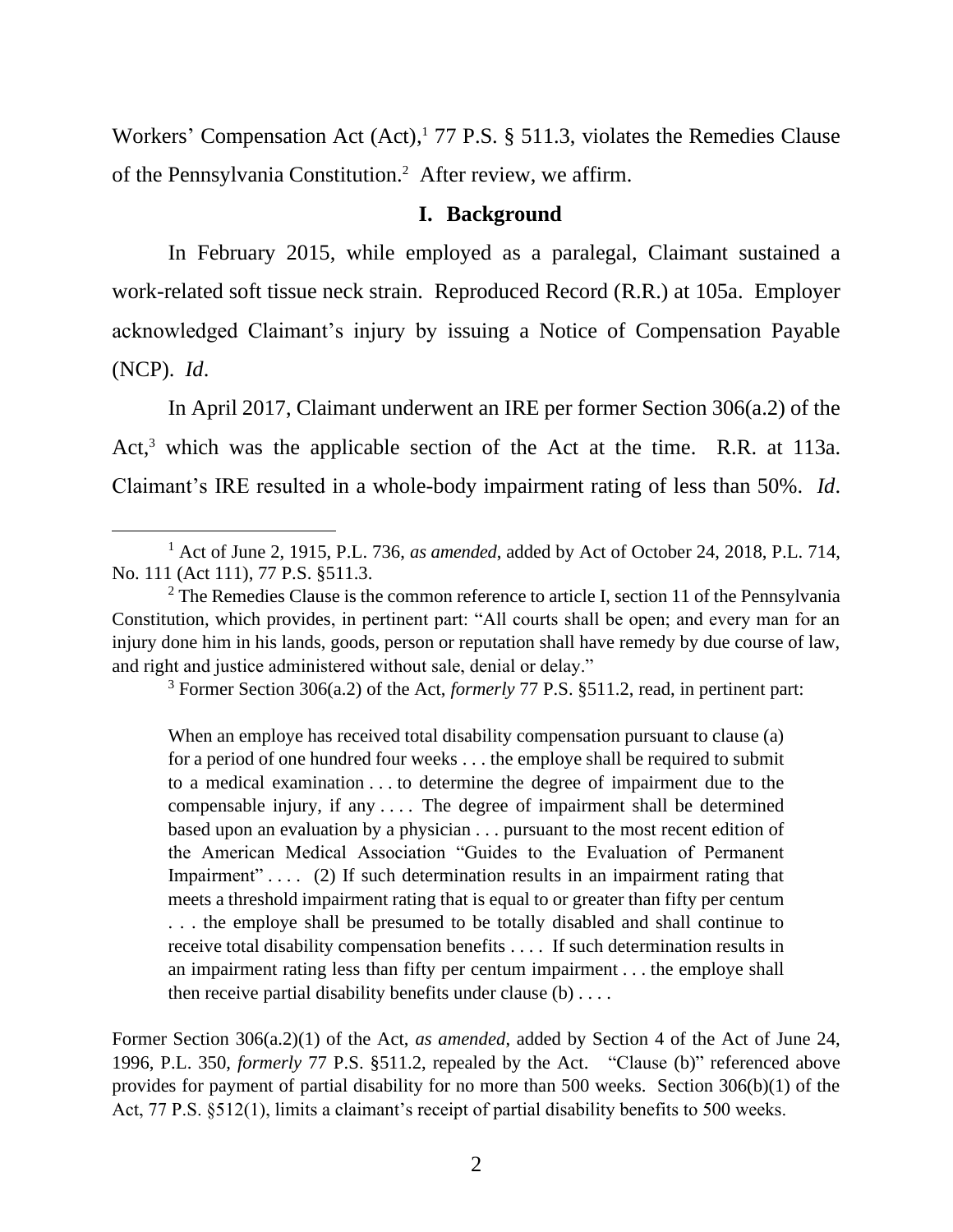As a result, Employer converted Claimant's disability status from temporary total disability (TTD) to partial disability. *Id*. On June 20, 2017, however, our Supreme Court issued its decision in *Protz v. Workers' Compensation Appeal Board (Derry Area School District*), 161 A.3d 827 (Pa. 2017),<sup>4</sup> holding that the IRE provisions in former Section 306(a.2) of the Act violated the non-delegation doctrine of the Pennsylvania Constitution.<sup>5</sup> In response to the holding in *Protz II*, Claimant sought to reinstate her benefits from partial disability to TTD. R.R. at 105a. On October 3, 2017, the WCJ approved a stipulation between the parties reinstating Claimant's TTD status. *Id*.

In response to the *Protz II* decision and to reestablish the IRE process, on October 24, 2018, the General Assembly enacted Act 111, which took immediate effect. Act 111 replaced former Section 306(a.2), *formerly* 77 P.S. §511.2, with Section 306(a.3) of the Act, 77 P.S. § 511.3.<sup>6</sup> Section 306(a.3) of the Act reads, in pertinent part:

When an employe has received total disability compensation pursuant to clause (a) for a period of one hundred four weeks . . . the employe shall be required to submit to a medical examination . . . to determine the degree of impairment due to the compensable injury, if any  $\dots$ The degree of impairment shall be determined based upon an evaluation by a physician . . . pursuant to the most recent edition of American Medical Association "Guides to the Evaluation of Permanent Impairment," [(*the Guides*)] 6th edition (second printing April 2009) .

<sup>4</sup> Commonly referred to as *Protz II*.

<sup>&</sup>lt;sup>5</sup> The Pennsylvania Constitution article II, section 1, states: "The legislative power of this Commonwealth shall be vested in a General Assembly, which shall consist of a Senate and a House of Representatives." Pa. Const. art. II, § 1. The Court reasoned that the General Assembly had delegated its legislative authority to the American Medical Association (AMA) and struck Section 306(a.2) in its entirety from the Act. *Protz*, 161 A.3d 827.

<sup>6</sup> Added by the Act of October 24, 2018, P.L. 714, No. 111, 77 P.S. §511.3.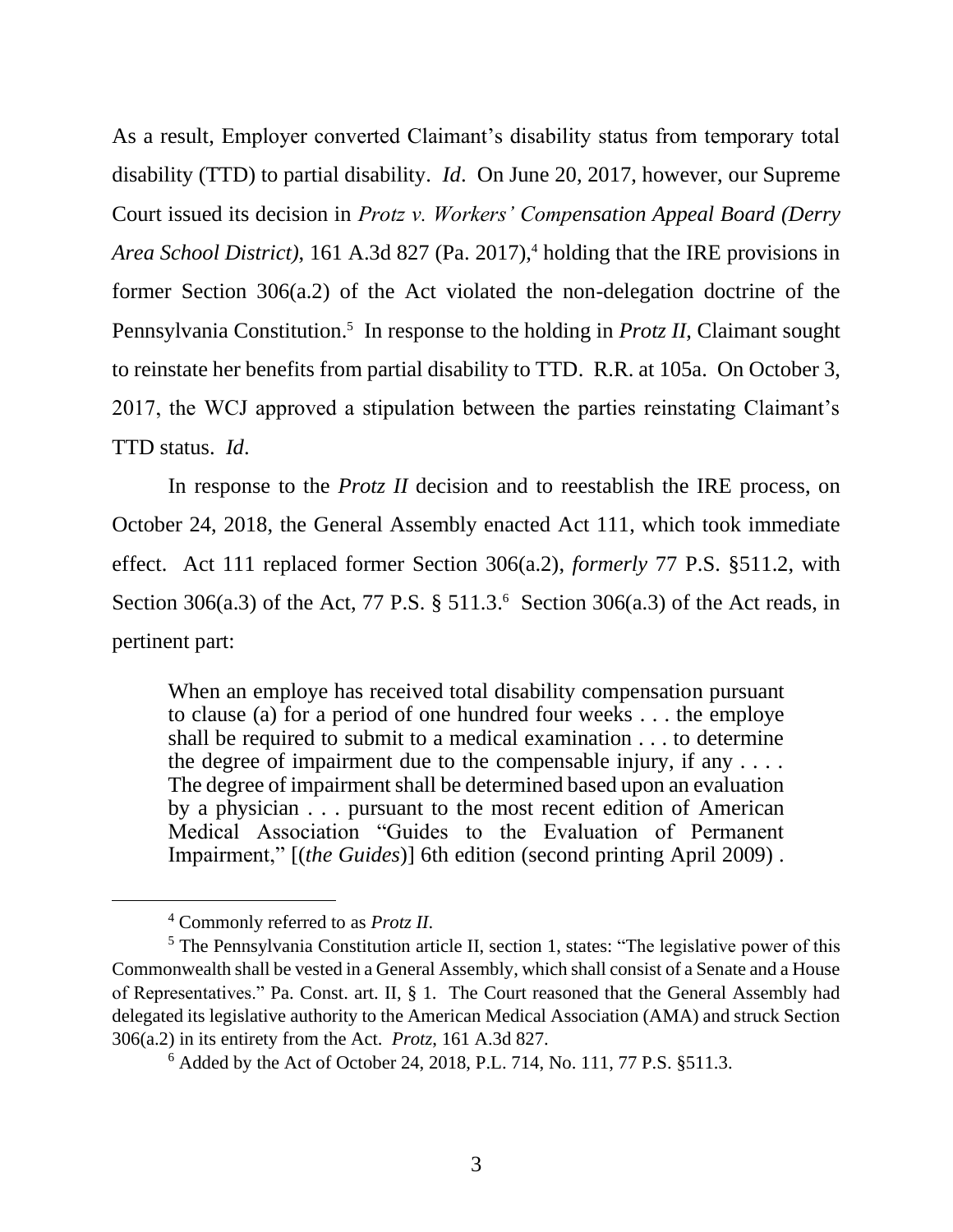. . . (2) If such determination results in an impairment rating that meets a threshold impairment rating that is equal to or greater than thirty-five per centum . . . the employe shall be presumed to be totally disabled and shall continue to receive total disability compensation benefits . . . . If such determination results in an impairment rating less than thirty-five per centum impairment . . . the employe shall then receive partial disability benefits under clause (b) . . . .

#### Section 306(a.3) of the Act, 77 P.S. §511.3.

Subsequent to Section 306(a.3)'s enactment, on September 11, 2019, Claimant underwent an IRE with Dr. Lucian Bednarz (Bednarz) at Employer's request, as required under Section 306(a.3)(1) of the Act, 77 P.S. §511.3(1). R.R. at 109a. The IRE yielded an impairment rating of 6% whole body impairment. R.R. at 105a, 109a. Based on this impairment rating, Employer filed a Modification Petition seeking to change Claimant's disability status from TTD to partial disability. R.R. at 105a.

At the hearing before the WCJ, Employer presented Bednarz's deposition. Bednarz is board certified in physical medicine and rehabilitation. Bednarz testified that he is certified to perform IREs in Pennsylvania and that he conducted Claimant's September 11, 2019 IRE. R.R. at 106a. He testified that he used the Sixth Edition of *the Guides* Second Printing as required under the Act. R.R. at 105a. Bednarz was aware that Claimant had two surgeries in relation to her injury, the first in November 2017 and the second in June 2019. R.R. at 69a. He reviewed Claimant's various medical records, which included physical therapy records, physician records, chiropractic records, radiographic records, and the operative report and office notes from Dr. Mark Knaub (Knaub), Claimant's treating board-certified orthopedic surgeon. R.R. at 106a.

Bednarz opined that Claimant's June 2019 surgery was successful, basing his conclusion on Knaub's post operative notes showing that Claimant healed well.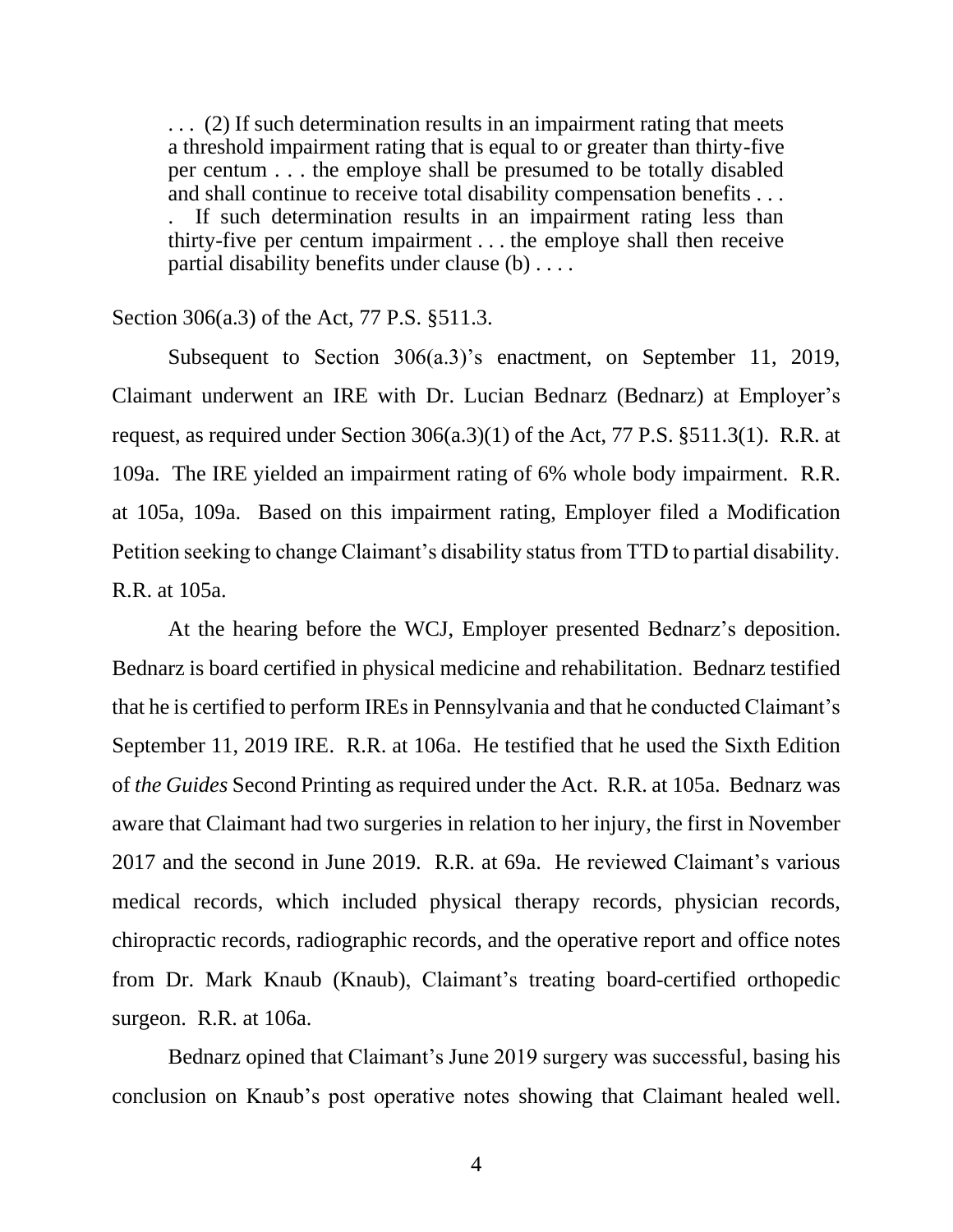R.R. at 106a. Bednarz determined that Claimant had reached MMI, concluding that a change would not be expected in Claimant's functional impairment in the immediate future, 12 months. *Id*. Based on Claimant's diagnoses and treatments, which included the cervical fusion, Bednarz concluded that MMI was reached clinically and that Claimant has a 6% whole body impairment rating. R.R. at 105a-06a.

Claimant presented Knaub's deposition. R.R. at 106a. Knaub performed Claimant's first surgery to treat her herniated disc and her second surgery to relieve symptoms related to the failure of fusion after the first surgery. R.R. at 9a. Knaub testified the second surgery, performed in June 2019, was successful radiographically, with a successful fusion. R.R. at 107a. Knaub reviewed the IRE conducted by Bednarz and opined that Claimant had not reached MMI as of the September 2019 IRE, because MMI typically does not occur after this type of cervical fusion until 12 to 18 months after surgery. *Id*.

At the hearing, Claimant testified that Knaub remained her treating physician. R.R. at 107a. She testified she continues to experience pain in her neck, traveling through her left shoulder and into her arm, which affects her ability to do things around the house and interferes with her ability to sleep. *Id*. She also indicated that she continues to utilize medications for pain. *Id*.

After the hearing, the WCJ concluded that Employer met its burden of proof under 77 P.S. §511.3(1) and granted Employer's Modification Petition. The WCJ "accept[ed] the testimony and opinion of [ ] Bednarz as more competent, credible, and worthy of belief," than the testimony of Knaub. R.R. at 108a. The WCJ found that "Knaub, while a well-respected orthopedist, is not qualified to perform IREs, nor was he familiar with the definition of MMI under the provisions of [*the Guides*]."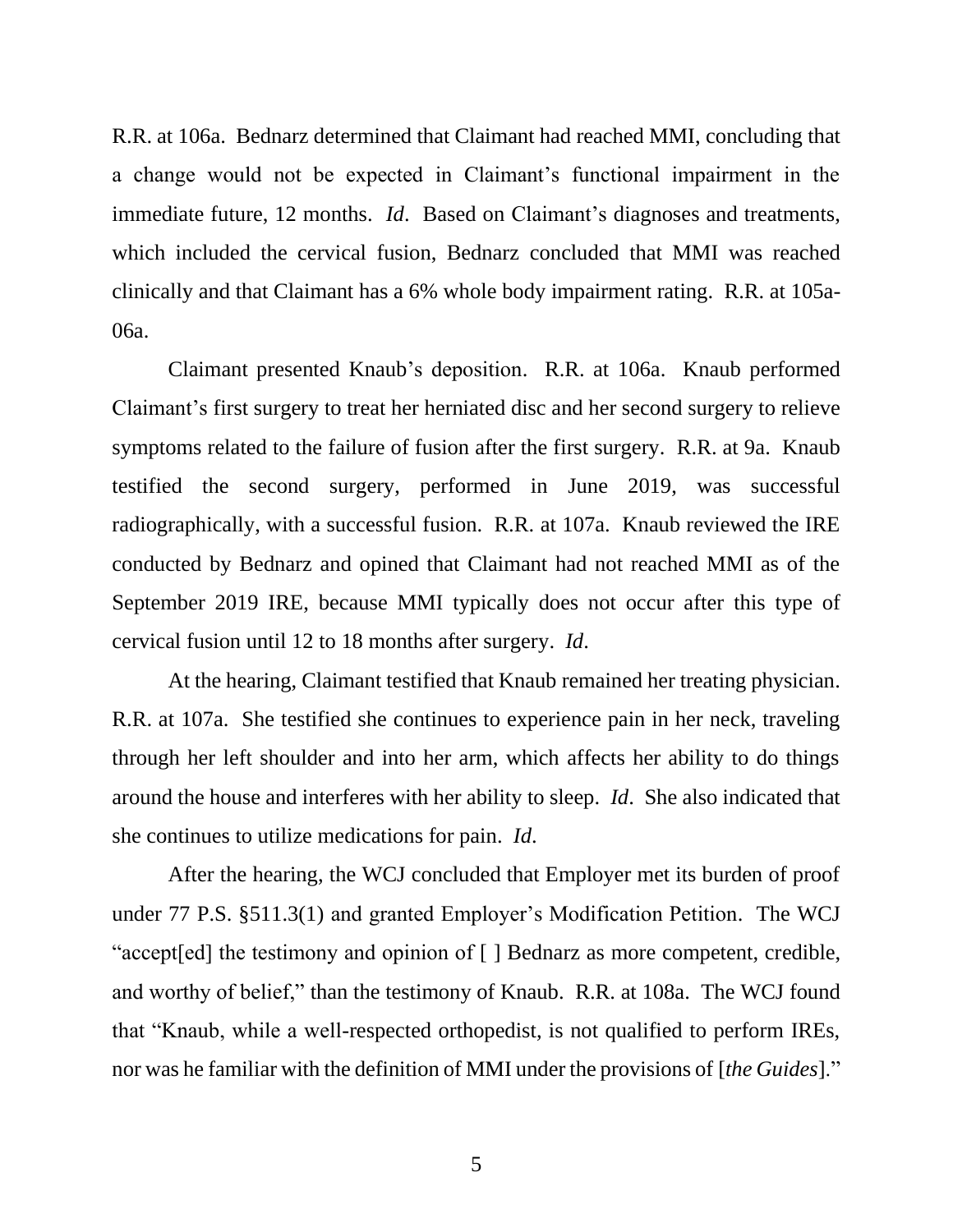*Id.* The WCJ specifically rejected Knaub's testimony "in light of the more credible testimony of [ ] Bednarz, who is certified to do IREs in Pennsylvania." *Id*. Additionally, the WCJ rejected Claimant's constitutional argument and found that Claimant failed to meet her burden of proof to establish any constitutional challenge to Act 111. R.R. at 109a. Accordingly, the WCJ granted the Modification Petition, modifying Claimant's benefits from TTD to partial disability as of September 11, 2019, the date of Claimant's IRE. Claimant subsequently appealed to the Board.

The Board rejected Claimant's challenges on appeal. First, the Board rejected Claimant's argument that the WCJ erred by concluding Employer met its burden of proving Claimant had reached MMI. R.R. at 120a. The Board noted that the WCJ found the testimony of Bednarz to be credible and rejected Knaub's contrary opinion relative to Claimant's MMI. *Id*. The Board added that the WCJ is the ultimate fact finder, and because the WCJ's findings were supported by substantial, competent evidence, they are conclusive on appeal. *Id*. Second, the Board relied on this Court's prior decisions, including our decision in *Pierson v. Workers' Compensation Appeal Board (Consol Pennsylvania Coal Co., LLC)*, 252 A.3d 1169 (Pa. Cmwlth.), *appeal denied*, 261 A.3d 378 (Pa. 2021), to reject Claimant's constitutional challenges to Section 306(a.3) of the Act. The Board noted that the *Pierson* Court rejected a similar constitutional argument to the one Claimant makes here, holding that the "[c]laimant's 'vested rights' have not been abrogated by" Section 306(a.3) of the Act. R.R. at 118a. (quoting *Pierson*, 252 A.3d at 1180).

Claimant now petitions this Court for review. In her petition, Claimant raises two issues. First, Claimant argues that the Board's order, which affirmed the WCJ's finding that Claimant had reached MMI as of September 11, 2019, was not supported by substantial, competent evidence. Second, Claimant asserts that Section 306(a.3)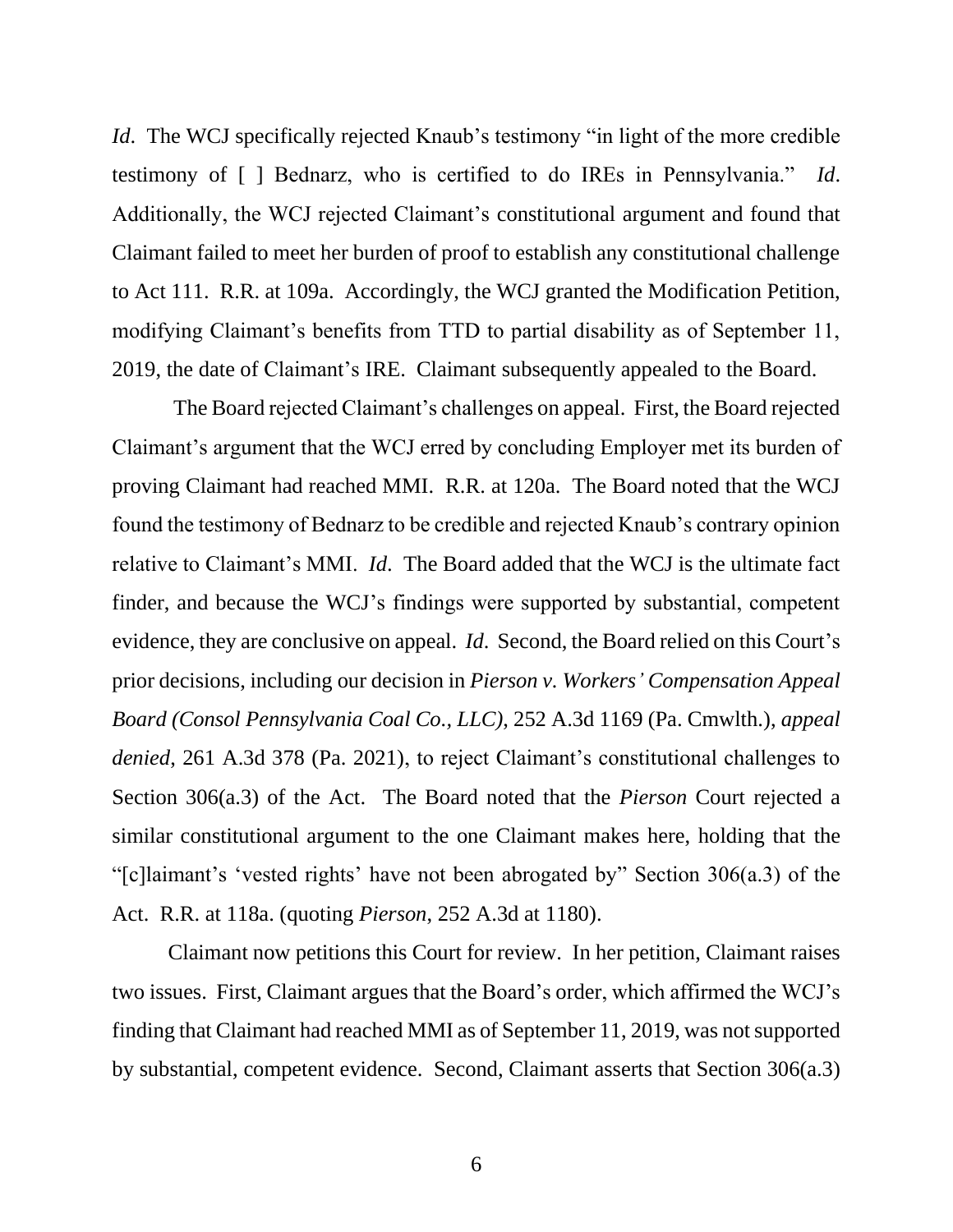of the Act, 77 P.S. 511.3, is unconstitutional as it deprives Claimant of a vested statutory right in violation of the Remedies Clause of the Pennsylvania Constitution. We disagree.

#### **II. Discussion**

Our standard of review of a Board order limits us to determining whether the necessary findings of fact are supported by substantial evidence, whether an error of law or a violation of Board procedure has occurred, or whether constitutional rights were violated. *Republic Steel Corp. v. Workmen's Comp. Appeal Bd. (Petrisek)*, 640 A.2d 1266, 1268 (Pa. 1994). The findings of the WCJ can only be disturbed if there is no substantial evidence to support them. *Universal Cyclops Steel Corp. v. Workmen's Comp. Appeal Bd. (Krawczynski)*, 305 A.2d 757 (Pa. Cmwlth. 1973). The WCJ is free to accept or reject, in whole or in part, the testimony of any witness, including medical witnesses. *Greenwich Collieries v. Workmen's Comp. Appeal Bd. (Buck)*, 664 A.2d 703 (Pa. Cmwlth. 1995). Determinations of credibility and the weight to be afforded evidence are the prerogative of the WCJ. *Vols v. Workmen's Comp. Appeal Bd. (Alperin, Inc.)*, 637 A.2d 711 (Pa. Cmwlth. 1994).

In her first argument, Claimant asserts the Board erred by affirming the WCJ's decision that Claimant reached MMI as of the date of her IRE. The WCJ accepted Bednarz's testimony as more credible than Knaub's testimony, finding that Claimant had reached MMI as of the date of the IRE. R.R. at 108a. The WCJ found that, while Knaub is a "well-respected orthopedist," he was not qualified to perform IREs and was not familiar with the definition of MMI in *the Guides*. *Id*. In addition, the WCJ found that Bednarz's testimony that Claimant's June 2019 surgery was successful was corroborated by radiographic evidence. *Id*. The WCJ did not accept Knaub's opinions as credible regarding Claimant not having reached MMI. *Id*.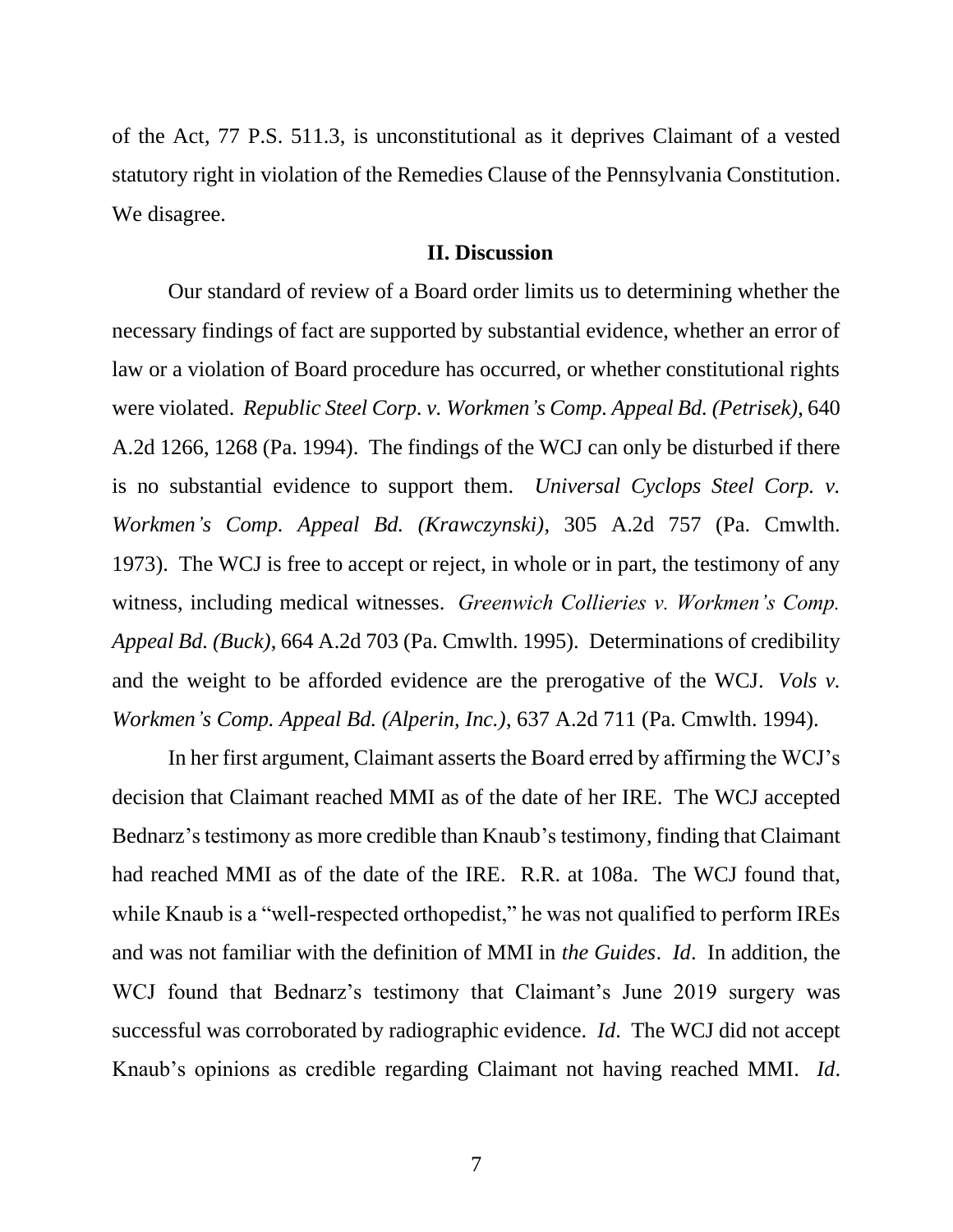Upon a review of the record, we conclude that there was substantial evidence to support the WCJ's findings and the Board's conclusions. Accordingly, the record supports the Board's order affirming the WCJ's decision.

In her second argument, Claimant asserts that Section 306(a.3) of the Act is unconstitutional because it violates the Remedies Clause of the Pennsylvania Constitution by depriving her of a vested right, *i.e.,* the continuation of her workers' compensation benefits. Specifically, Claimant argues that Employer was required to wait 104 weeks from the effective date of Section 306(a.3) of the Act before obtaining an IRE. Claimant relies on *Giant Eagle, Incorporated v. Workers' Compensation Appeal Board (Weigand)*, 764 A.2d 663 (Pa. Cmwlth. 2000), asserting that "[o]nce initiated, [w]orkers' [c]ompensation wage loss benefits are vested rights[,]" and that "[t]he language of the Remedies Clause protects every man's ability to recover for . . . tort or contract injuries," and "statutory law cannot retroactively affect a vested right." Claimant's Br. at 12-13 (citing *Konidaris v. Portnoff Law Associates, Ltd.*, 953 A.2d 1231 (Pa. 2008)).

As the Board noted, we recently addressed the issue of the retroactive application of Section 306(a.3) of the Act in *Pierson*, 252 A.3d 1169. In *Pierson*, the claimant argued that Section 306(a.3) of the Act could not be applied retroactively to affect the 500 weeks of benefits payable for partial disability by giving the employer credit for payments made before its effective date. *Pierson*, 252 A.3d at 1174-75. This Court disagreed and stated:

While [c]laimant, here, argues that he has a right to benefits as calculated at the time of injury, there are reasonable expectations under the Act that benefits may change. We acknowledge that a claimant retains a certain right to benefits until such time as he is found to be ineligible for them. However, claimants, such as the one in the matter before us, did not automatically lose anything by the enactment of [Section 306(a.3) of the Act]. [Section  $306(a.3)$  of the Act] simply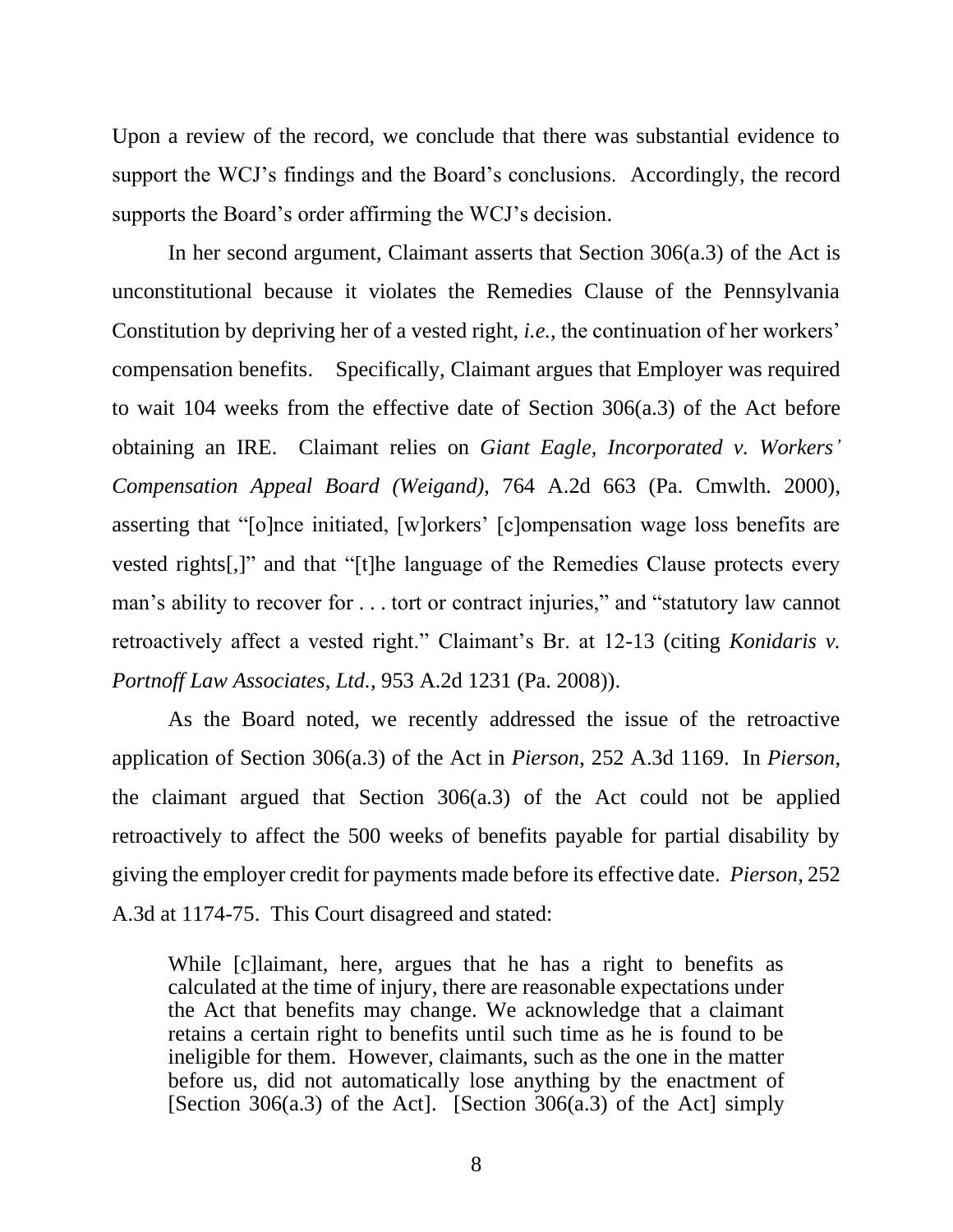provided employers with the means to change a claimant's disability status from [TTD] to partial by providing the requisite medical evidence that the claimant has a whole[-]body impairment of less than 35%, after receiving 104 weeks of TTD benefits.

*Pierson*, 252 A.3d at 1179. Absent clear language to the contrary, statutes are to be construed to operate prospectively. *See City of Warren v. Workers' Comp. Appeal Bd. (Haines by Haines)*, 156 A.3d 371, 376 (Pa. Cmwlth. 2017) (citation omitted); *see also* 1 Pa. C.S. § 1926 ("No statute shall be construed to be retroactive unless clearly and manifestly so intended by the General Assembly."). Section 306(a.3) of the Act, however, manifests an intention by the General Assembly for its credit week provisions to be given retroactive effect. *See City of Allegheny v. Workers' Comp. Appeal Bd. (Butkus)*, 253 A.3d 1232, 1236–37 (Pa. Cmwlth. 2021); Section 3(2) of Act 111, Historical and Statutory Notes (specifying that "[f]or the purposes of determining the total number of weeks of partial disability compensation payable under Section 306(a.3)(7) of the Act, an insurer shall be given credit for weeks of partial disability compensation paid **prior to the effective date of this paragraph**." (emphasis added)). Accordingly, in *Pierson*, we found that **"**the General Assembly made it clear in [Section 306(a.3) of the Act] that weeks of [TTD] and partial disability paid by an employer/insurer prior to the enactment of [Section 306(a.3) of the Act] count as credit against an employer's new obligations under [Section 306(a.3) of the Act]." *Pierson*, 252 A.3d at 1179.

As in *Pierson*, the enactment of Section 306(a.3) of the Act did not change Claimant's status, deprive her of any vested rights, or change the status of her workers' compensation benefits. Section 306(a.3) of the Act merely established a mechanism for Employer to seek modification of Claimant's disability benefits in the future. Accordingly, like in *Pierson*, we reject Claimant's constitutional challenge to Section 306(a.3) of the Act.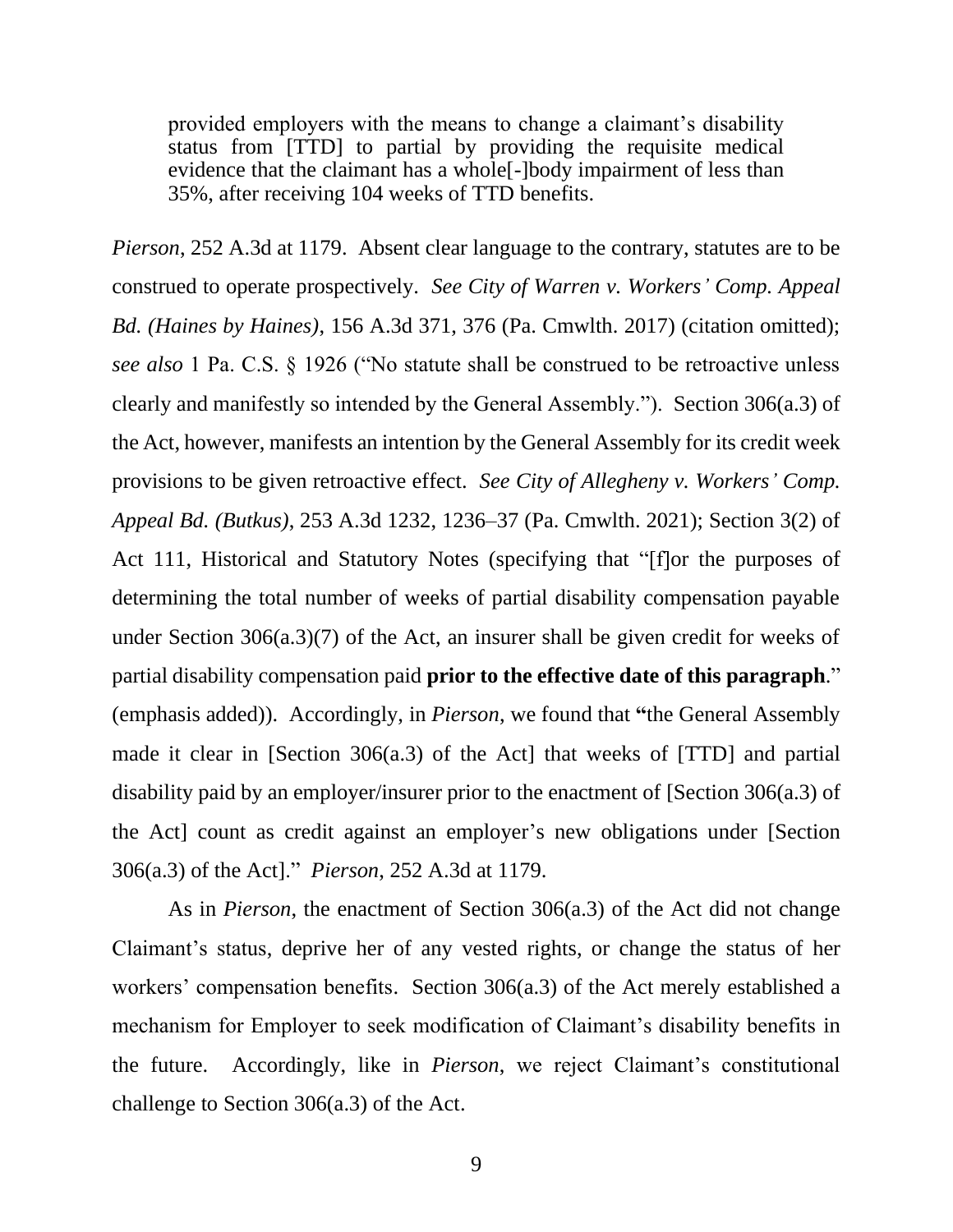For the foregoing reasons, we affirm the order of the Board.

STACY WALLACE, Judge

\_\_\_\_\_\_\_\_\_\_\_\_\_\_\_\_\_\_\_\_\_\_\_\_\_\_\_\_\_\_